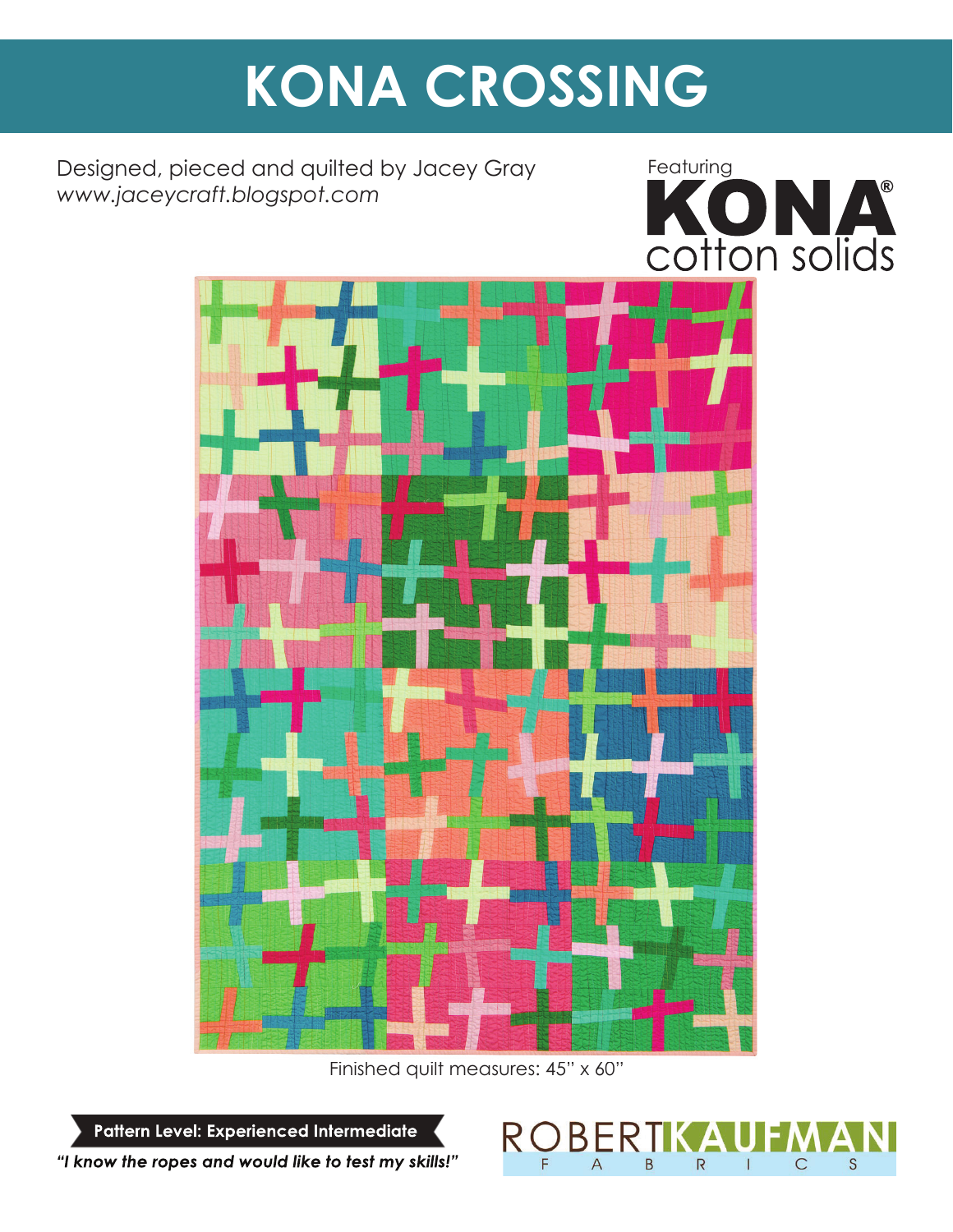## Fabric and Supplies Needed Fabric and Supplies Needed

*Fabric amounts based on yardage that is 40" wide.*

| Color | <b>Fabric</b> | Name/SKU                                    | Yardage        | Color                                                                      | <b>Fabric</b>                                                                                               | Name/SKU                | Yardage        |
|-------|---------------|---------------------------------------------|----------------|----------------------------------------------------------------------------|-------------------------------------------------------------------------------------------------------------|-------------------------|----------------|
|       | $\forall$     | K001-1176<br>Ice Peach<br>*includes binding | 3/4<br>yard    |                                                                            | $\mathsf{H}%$                                                                                               | K001-21<br>Honey Dew    | fat<br>quarter |
|       | $\sf B$       | K001-1228<br>Melon                          | 1/2<br>yard    |                                                                            |                                                                                                             | K001-475<br>Grasshopper | fat<br>quarter |
|       | $\mathsf C$   | K001-144<br>Sour Apple                      | 1/2<br>yard    |                                                                            | J                                                                                                           | K001-1141<br>Fern       | fat<br>quarter |
|       | $\Box$        | K001-185<br>Creamsicle                      | fat<br>quarter |                                                                            | $\sf K$                                                                                                     | K001-1474<br>Cypress    | fat<br>quarter |
|       | $\mathsf E$   | K001-274<br>Primrose                        | fat<br>quarter |                                                                            | $\mathsf{L}% _{0}\left( \mathsf{L}_{0}\right) ^{\ast }=\mathsf{L}_{0}\left( \mathsf{L}_{0}\right) ^{\ast }$ | K001-45<br>Pool         | fat<br>quarter |
|       | F             | K001-447<br>Punch                           | fat<br>quarter |                                                                            | ${\sf M}$                                                                                                   | K001-446<br>Oasis       | fat<br>quarter |
|       | G             | K001-490<br>Honeysuckle                     | fat<br>quarter | Copyright 2015, Robert Kaufman<br>For individual use only - Not for resale |                                                                                                             |                         |                |
|       |               |                                             |                | You will also need:<br>1-1/2 yards for backing                             |                                                                                                             |                         |                |

### Notes Before You Begin

- Read through all of the instructions before beginning.
- All of the seam allowances are 1/4" unless otherwise noted.
- Press seam allowances open unless otherwise noted.
- Width of fabric (WOF) is equal to at least 40" wide.
- Right sides together has been abbreviated to RST.
- Remember to measure twice and cut once!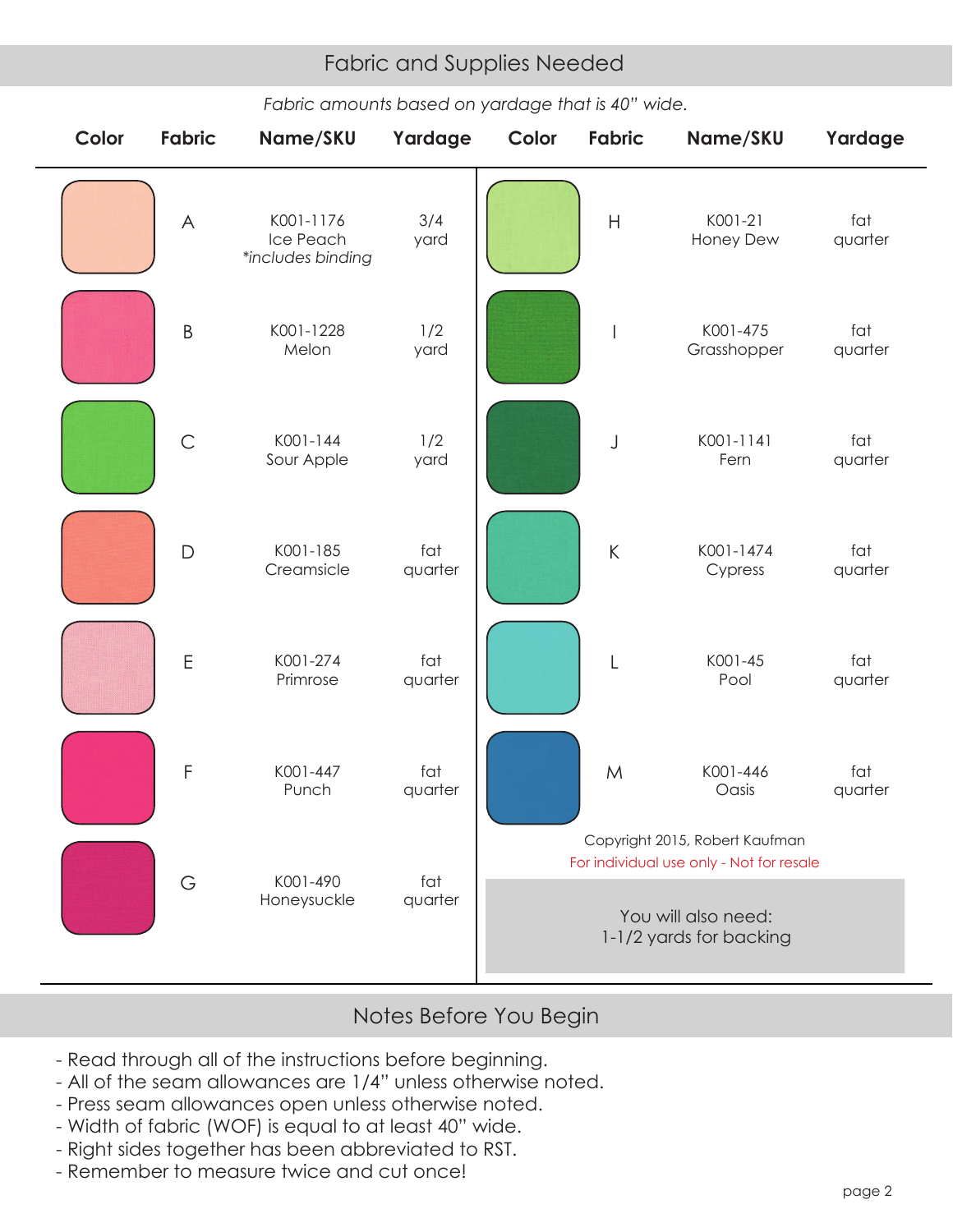## Cutting Instructions

#### From **Fabric A**, cut:

six 1-1/2" x WOF strips

 Sub-cut into 6" segments. You will have forty-two 6" x 1 ½" pieces. The remaining half yard of fabric will be for the binding. Cut this half yard into  $2\frac{1}{2}$ " strips x WOF.

#### From **Fabrics B and C**, cut:

One 16-½" square.

Sub-cut nine 5  $\frac{1}{2}$ " squares (in a 3 x 3 configuration). Cut 1 ½" strips from the remaining fabric. Cut the 1 ½" strips into 6" segments. You will have forty-eight 6" x 1 1/2" pieces from each fabric.

#### From **Fabrics D-M**, cut:

One 16 ½" square piece. Sub-cut nine 5  $\frac{1}{2}$ " squares (in a 3 x 3 configuration).

Three 1  $\frac{1}{2}$ " x 18" strips and one 1  $\frac{1}{2}$ " x 16  $\frac{1}{2}$ " strip.

Sub-cut all of the 1  $\frac{1}{2}$ " strips into 6" segments. You will have ten 6" x 1  $\frac{1}{2}$ " pieces from each fat quarter.

#### Quilt Assembly

There are 108 cross blocks, in twelve groups of nine.

Cut each 5 ½" square into (roughly) half horizontally, on a slightly diagonal line. It's helpful to cut and piece one color square at a time, and cut each block slightly different, if possible.

Sew one 6" strip to one angled cut. Press before adding the other half of your block to the 6" strip. Line up the edges of the original square, then sew the second piece to the 6" strip. Press. At this time, before inserting the vertical strip, it's helpful to trim the blocks to 5 ½". Use different colors of insert strips for a scrappy look.

Wrong side of remaining half of <u>an an Aonaichte a</u> 5 1/2" square

Cut each 5 ½" square into (roughly) half vertically, on a slightly diagonal line.



Again, try to vary your cutting line on each block. Using another strip that matches your horizontal insert, sew the strip to one side of your new cut. Press. Align your second block side (making sure the original block lines match) and sew to the strip. You should now have a cross block. Press and trim to 5 ½".

You will have nine blocks of each background color. Sew each matching background set of nine blocks into a nine patch. You will